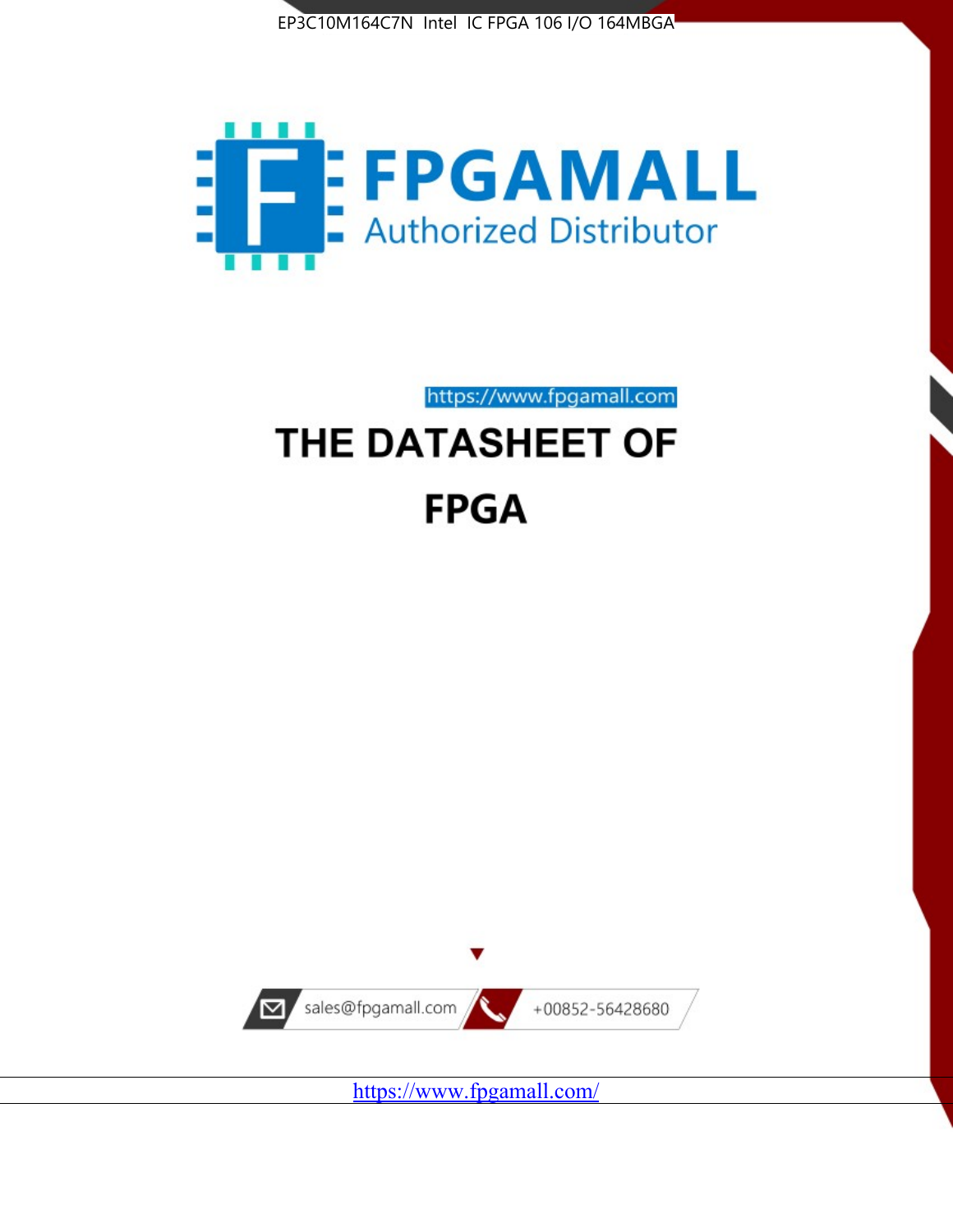EP3C10M164C7N Intel IC FPGA 106 I/O 164MBGA



## **1. Cyclone III Device Family Overview**

#### **CIII51001-2.4**

Cyclone® III device family offers a unique combination of high functionality, low power and low cost. Based on Taiwan Semiconductor Manufacturing Company (TSMC) low-power (LP) process technology, silicon optimizations and software features to minimize power consumption, Cyclone III device family provides the ideal solution for your high-volume, low-power, and cost-sensitive applications. To address the unique design needs, Cyclone III device family offers the following two variants:

- Cyclone III—lowest power, high functionality with the lowest cost
- Cyclone III LS—lowest power FPGAs with security

With densities ranging from about 5,000 to 200,000 logic elements (LEs) and 0.5 Megabits (Mb) to 8 Mb of memory for less than ¼ watt of static power consumption, Cyclone III device family makes it easier for you to meet your power budget. Cyclone III LS devices are the first to implement a suite of security features at the silicon, software, and intellectual property (IP) level on a low-power and high-functionality FPGA platform. This suite of security features protects the IP from tampering, reverse engineering and cloning. In addition, Cyclone III LS devices support design separation which enables you to introduce redundancy in a single chip to reduce size, weight, and power of your application.

This chapter contains the following sections:

- "Cyclone III Device Family Features" on page 1–1
- "Cyclone III Device Family Architecture" on page 1–6
- "Reference and Ordering Information" on page 1–12

### **Cyclone III Device Family Features**

Cyclone III device family offers the following features:

#### **Lowest Power FPGAs**

- Lowest power consumption with TSMC low-power process technology and Altera® power-aware design flow
- Low-power operation offers the following benefits:
	- Extended battery life for portable and handheld applications
	- Reduced or eliminated cooling system costs
	- Operation in thermally-challenged environments
- Hot-socketing operation support

@ 2012 Altera Corporation. All rights reserved. ALTERA, ARRIA, CYCLONE, HARDCOPY, MAX, MEGACORE, NIOS, QUARTUS and STRATIX words and logos are trademarks of Altera Corporation and registered in the U.S. Patent and Trademar



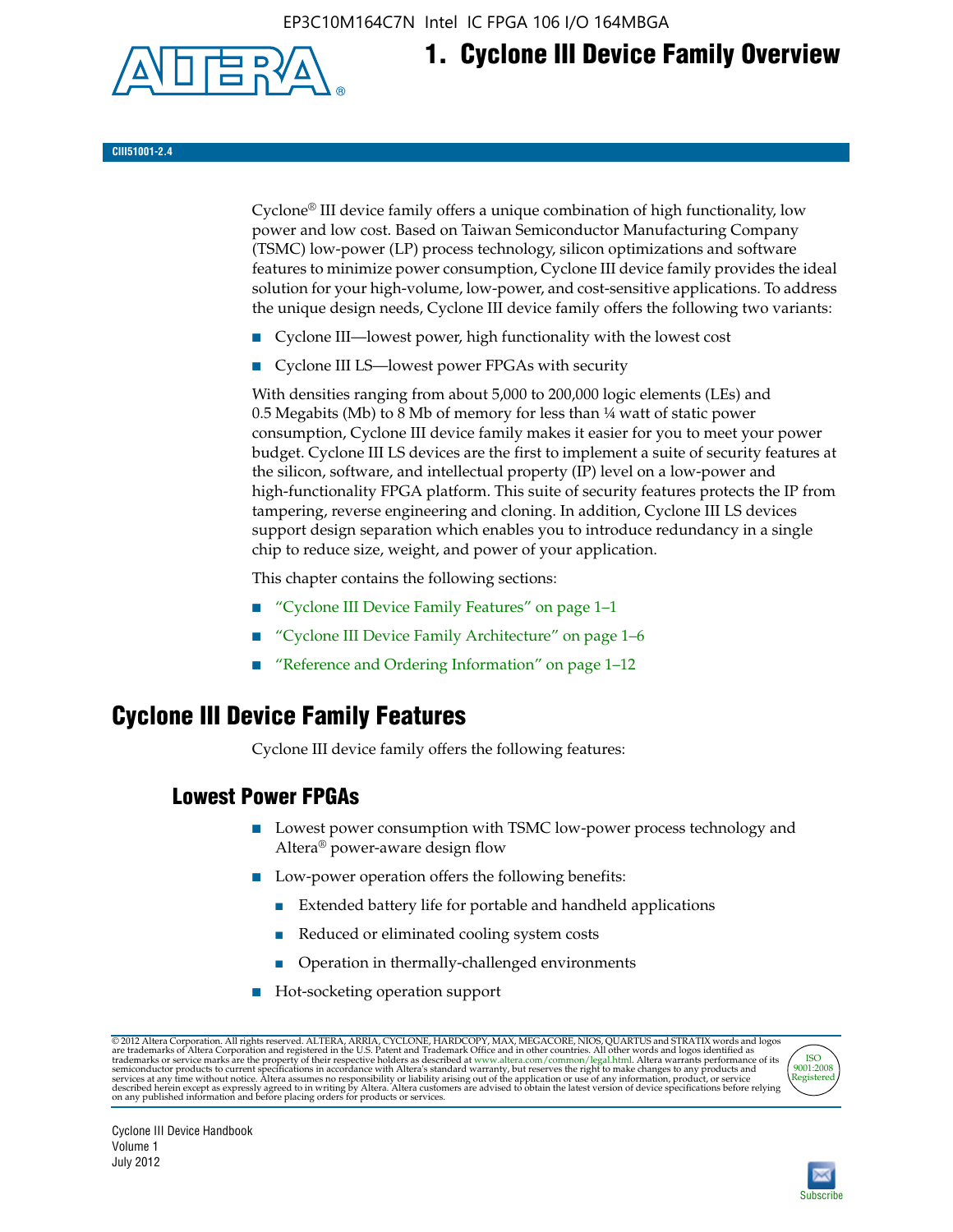#### **Design Security Feature**

Cyclone III LS devices offer the following design security features:

- Configuration security using advanced encryption standard (AES) with 256-bit volatile key
- **■** Routing architecture optimized for design separation flow with the Quartus<sup>®</sup> II software
	- Design separation flow achieves both physical and functional isolation between design partitions
- Ability to disable external JTAG port
- Error Detection (ED) Cycle Indicator to core
	- Provides a pass or fail indicator at every ED cycle
	- Provides visibility over intentional or unintentional change of configuration random access memory (CRAM) bits
- Ability to perform zeroization to clear contents of the FPGA logic, CRAM, embedded memory, and AES key
- Internal oscillator enables system monitor and health check capabilities

#### **Increased System Integration**

- High memory-to-logic and multiplier-to-logic ratio
- High I/O count, low-and mid-range density devices for user I/O constrained applications
	- Adjustable I/O slew rates to improve signal integrity
	- Supports I/O standards such as LVTTL, LVCMOS, SSTL, HSTL, PCI, PCI-X, LVPECL, bus LVDS (BLVDS), LVDS, mini-LVDS, RSDS, and PPDS
	- Supports the multi-value on-chip termination (OCT) calibration feature to eliminate variations over process, voltage, and temperature (PVT)
- Four phase-locked loops (PLLs) per device provide robust clock management and synthesis for device clock management, external system clock management, and I/O interfaces
	- Five outputs per PLL
	- Cascadable to save I/Os, ease PCB routing, and reduce jitter
	- Dynamically reconfigurable to change phase shift, frequency multiplication or division, or both, and input frequency in the system without reconfiguring the device
- Remote system upgrade without the aid of an external controller
- Dedicated cyclical redundancy code checker circuitry to detect single-event upset (SEU) issues
- Nios<sup>®</sup> II embedded processor for Cyclone III device family, offering low cost and custom-fit embedded processing solutions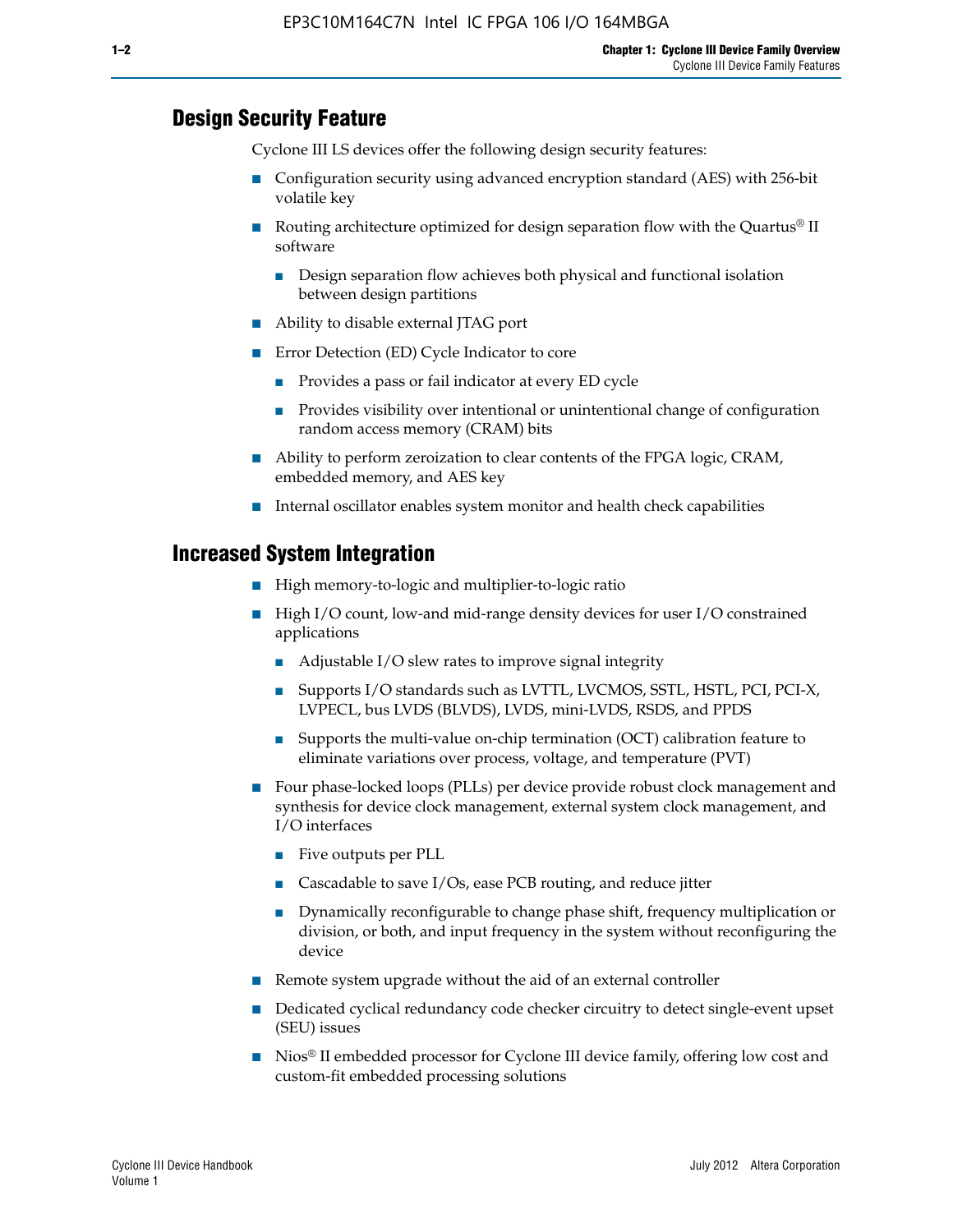- Wide collection of pre-built and verified IP cores from Altera and Altera Megafunction Partners Program (AMPP) partners
- Supports high-speed external memory interfaces such as DDR, DDR2, SDR SDRAM, and QDRII SRAM
	- Auto-calibrating PHY feature eases the timing closure process and eliminates variations with PVT for DDR, DDR2, and QDRII SRAM interfaces

Cyclone III device family supports vertical migration that allows you to migrate your device to other devices with the same dedicated pins, configuration pins, and power pins for a given package-across device densities. This allows you to optimize device density and cost as your design evolves.

Table 1–1 lists Cyclone III device family features.

**Table 1–1. Cyclone III Device Family Features**

| <b>Family</b> | <b>Device</b> | Logic<br><b>Elements</b> | <b>Number of</b><br>M9K<br><b>Blocks</b> | <b>Total RAM</b><br><b>Bits</b> | 18 x 18<br><b>Multipliers</b> | <b>PLLs</b>    | Global<br><b>Clock</b><br><b>Networks</b> | <b>Maximum</b><br>User I/Os |
|---------------|---------------|--------------------------|------------------------------------------|---------------------------------|-------------------------------|----------------|-------------------------------------------|-----------------------------|
|               | EP3C5         | 5,136                    | 46                                       | 423,936                         | 23                            | $\overline{2}$ | 10                                        | 182                         |
|               | EP3C10        | 10,320                   | 46                                       | 423,936                         | 23                            | $\overline{2}$ | 10                                        | 182                         |
|               | EP3C16        | 15,408                   | 56                                       | 516,096                         | 56                            | 4              | 20                                        | 346                         |
| Cyclone III   | EP3C25        | 24,624                   | 66                                       | 608,256                         | 66                            | 4              | 20                                        | 215                         |
|               | EP3C40        | 39,600                   | 126                                      | 1,161,216                       | 126                           | 4              | 20                                        | 535                         |
|               | EP3C55        | 55,856                   | 260                                      | 2,396,160                       | 156                           | 4              | 20                                        | 377                         |
|               | EP3C80        | 81,264                   | 305                                      | 2,810,880                       | 244                           | 4              | 20                                        | 429                         |
|               | EP3C120       | 119,088                  | 432                                      | 3,981,312                       | 288                           | 4              | 20                                        | 531                         |
|               | EP3CLS70      | 70,208                   | 333                                      | 3,068,928                       | 200                           | 4              | 20                                        | 429                         |
| Cyclone III   | EP3CLS100     | 100,448                  | 483                                      | 4,451,328                       | 276                           | 4              | 20                                        | 429                         |
| LS            | EP3CLS150     | 150,848                  | 666                                      | 6,137,856                       | 320                           | 4              | 20                                        | 429                         |
|               | EP3CLS200     | 198,464                  | 891                                      | 8,211,456                       | 396                           | 4              | 20                                        | 429                         |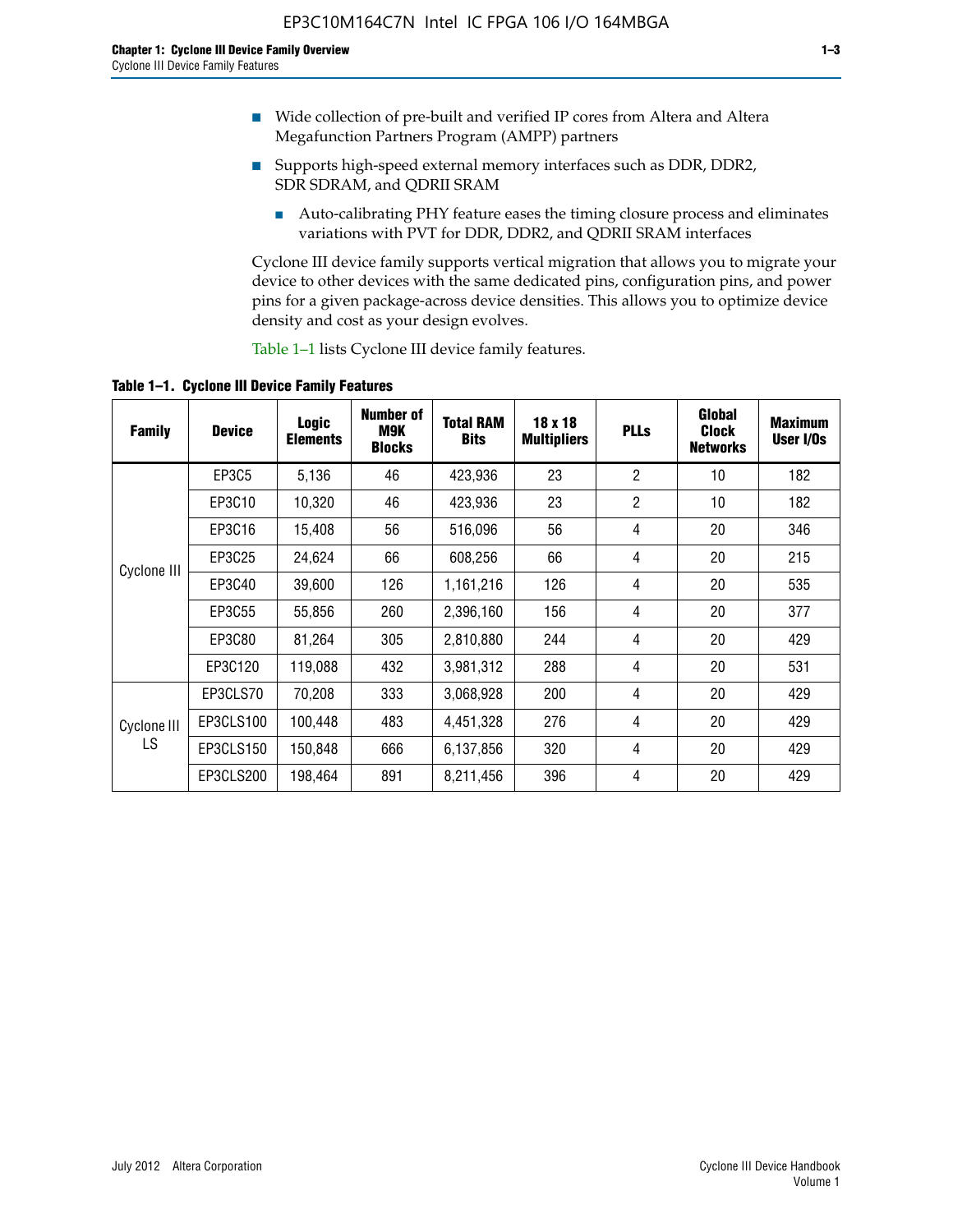Table 1–2 lists Cyclone III device family package options, I/O pins, and differential channel counts.

| Table 1–2.  Cyclone III Device Family Package Options, I/O pin and Differential Channel Counts (1), (2), (3), (4), (5) |
|------------------------------------------------------------------------------------------------------------------------|
|                                                                                                                        |

| <b>Family</b>     | <b>Package</b> | E144 $(7)$ | M164     | P240    | F256       | <b>U256</b> | F324     | F484     | <b>U484</b> | F780         |
|-------------------|----------------|------------|----------|---------|------------|-------------|----------|----------|-------------|--------------|
|                   | EP3C5          | 94, 22     | 4106, 28 |         | 182, 68    | 182, 68     |          |          |             |              |
|                   | EP3C10         | 94, 22     | 106, 28  |         | 182, 68    | 182, 68     |          |          |             |              |
|                   | EP3C16         | 84, 19     | 92, 23   | 160, 47 | 168, 55    | 168, 55     |          | 346, 140 | 4346, 140   |              |
| Cyclone III       | EP3C25         | 82, 18     |          | 148, 43 | $-156, 54$ | 156, 54     | 4215, 83 |          |             |              |
| (8)               | EP3C40         |            |          | 128, 26 |            |             | 195, 61  | 331, 127 | 331, 127    | 1535, 227(6) |
|                   | EP3C55         |            |          |         |            |             |          | 327, 135 | 327, 135    | 377, 163     |
|                   | EP3C80         |            |          |         |            |             |          | 295, 113 | 295, 113    | 429, 181     |
|                   | EP3C120        |            |          |         |            |             |          | 283, 106 |             | 531, 233     |
|                   | EP3CLS70       |            |          |         |            |             |          | 294, 113 | 4294, 113   | 429, 181     |
| Cyclone III<br>LS | EP3CLS100      |            |          |         |            |             |          | 294, 113 | 294, 113    | 429, 181     |
|                   | EP3CLS150      |            |          |         |            |             |          | 226, 87  |             | 429, 181     |
|                   | EP3CLS200      |            |          |         |            |             |          | 226, 87  |             | 429, 181     |

**Notes to Table 1–2:**

(1) For each device package, the first number indicates the number of the I/O pin; the second number indicates the differential channel count.

(2) For more information about device packaging specifications, refer to the Cyclone III [Package and Thermal Resistance](http://www.altera.com/support/devices/packaging/specifications/pkg-pin/dev-package-listing.jsp?device=Cyclone_III) webpage.

(3) The I/O pin numbers are the maximum I/O counts (including clock input pins) supported by the device package combination and can be affected by the configuration scheme selected for the device.

(4) All packages are available in lead-free and leaded options.

(5) Vertical migration is not supported between Cyclone III and Cyclone III LS devices.

(6) The EP3C40 device in the F780 package supports restricted vertical migration. Maximum user I/Os are restricted to 510 I/Os if you enable migration to the EP3C120 and are using voltage referenced I/O standards. If you are not using voltage referenced I/O standards, you can increase the maximum number of I/Os.

(7) The E144 package has an exposed pad at the bottom of the package. This exposed pad is a ground pad that must be connected to the ground plane on your PCB. Use this exposed pad for electrical connectivity and not for thermal purposes.

(8) All Cyclone III device UBGA packages are supported by the Quartus II software version 7.1 SP1 and later, with the exception of the UBGA packages of EP3C16, which are supported by the Quartus II software version 7.2.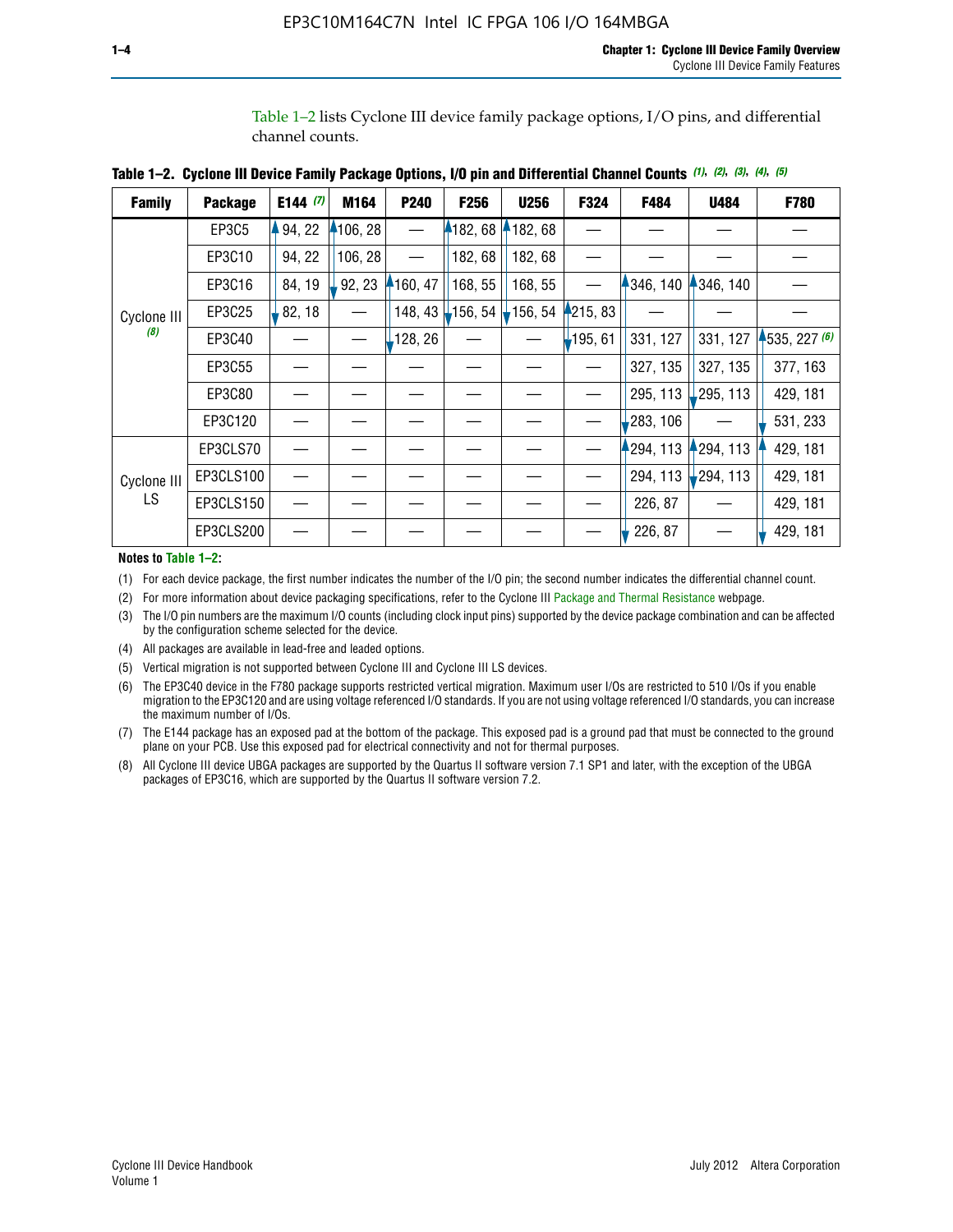Table 1–3 lists Cyclone III device family package sizes.

| <b>Family</b>  | <b>Package</b>   | Pitch (mm) | Nominal Area (mm <sup>2</sup> ) | Length x Width (mm $\times$ mm) | Height (mm) |
|----------------|------------------|------------|---------------------------------|---------------------------------|-------------|
|                | E144             | 0.5        | 484                             | $22 \times 22$                  | 1.60        |
|                | M164             | 0.5        | 64                              | $8 \times 8$                    | 1.40        |
|                | P <sub>240</sub> | 0.5        | 1197                            | $34.6 \times 34.6$              | 4.10        |
|                | F <sub>256</sub> | 1.0        | 289                             | $17 \times 17$                  | 1.55        |
| Cyclone III    | U256             | 0.8        | 196                             | $14 \times 14$                  | 2.20        |
|                | F324             | 1.0        | 361                             | $19 \times 19$                  | 2.20        |
|                | F484             | 1.0        | 529                             | $23 \times 23$                  | 2.60        |
|                | U484             | 0.8        | 361                             | $19 \times 19$                  | 2.20        |
|                | F780             | 1.0        | 841                             | $29 \times 29$                  | 2.60        |
|                | F484             | 1.0        | 529                             | $23 \times 23$                  | 2.60        |
| Cyclone III LS | U484             | 0.8        | 361                             | $19 \times 19$                  | 2.20        |
|                | F780             | 1.0        | 841                             | $29 \times 29$                  | 2.60        |

**Table 1–3. Cyclone III Device Family Package Sizes**

Table 1–4 lists Cyclone III device family speed grades.

**Table 1–4. Cyclone III Device Family Speed Grades (Part 1 of 2)**

| <b>Family</b> | <b>Device</b> | E144              | M164          | <b>P240</b>    | F <sub>256</sub>      | <b>U256</b>           | F324                  | F484                  | U484                  | <b>F780</b>       |
|---------------|---------------|-------------------|---------------|----------------|-----------------------|-----------------------|-----------------------|-----------------------|-----------------------|-------------------|
|               | <b>EP3C5</b>  | C7, C8,<br>17, A7 | C7, C8,<br>17 |                | C6, C7,<br>C8, I7, A7 | C6, C7,<br>C8, I7, A7 |                       |                       |                       |                   |
|               | EP3C10        | C7, C8,<br>17, A7 | C7, C8,<br>17 |                | C6, C7,<br>C8, I7, A7 | C6, C7,<br>C8, I7, A7 |                       |                       |                       |                   |
|               | EP3C16        | C7, C8,<br>17, A7 | C7, C8,<br>17 | C <sub>8</sub> | C6, C7,<br>C8, I7, A7 | C6, C7,<br>C8, I7, A7 |                       | C6, C7,<br>C8, I7, A7 | C6, C7,<br>C8, I7, A7 |                   |
| Cyclone III   | EP3C25        | C7, C8,<br>17, A7 |               | C8             | C6, C7,<br>C8, I7, A7 | C6, C7,<br>C8, I7, A7 | C6, C7,<br>C8, I7, A7 |                       |                       |                   |
|               | EP3C40        |                   |               | C8             |                       |                       | C6, C7,<br>C8, I7, A7 | C6, C7,<br>C8, I7, A7 | C6, C7,<br>C8, I7, A7 | C6, C7,<br>C8, 17 |
|               | EP3C55        |                   |               |                |                       |                       |                       | C6, C7,<br>C8, 17     | C6, C7,<br>C8, 17     | C6, C7,<br>C8, 17 |
|               | EP3C80        |                   |               |                |                       |                       |                       | C6, C7,<br>C8, 17     | C6, C7,<br>C8, 17     | C6, C7,<br>C8, 17 |
|               | EP3C120       |                   |               |                |                       |                       |                       | C7, C8, I7            |                       | C7, C8,<br>17     |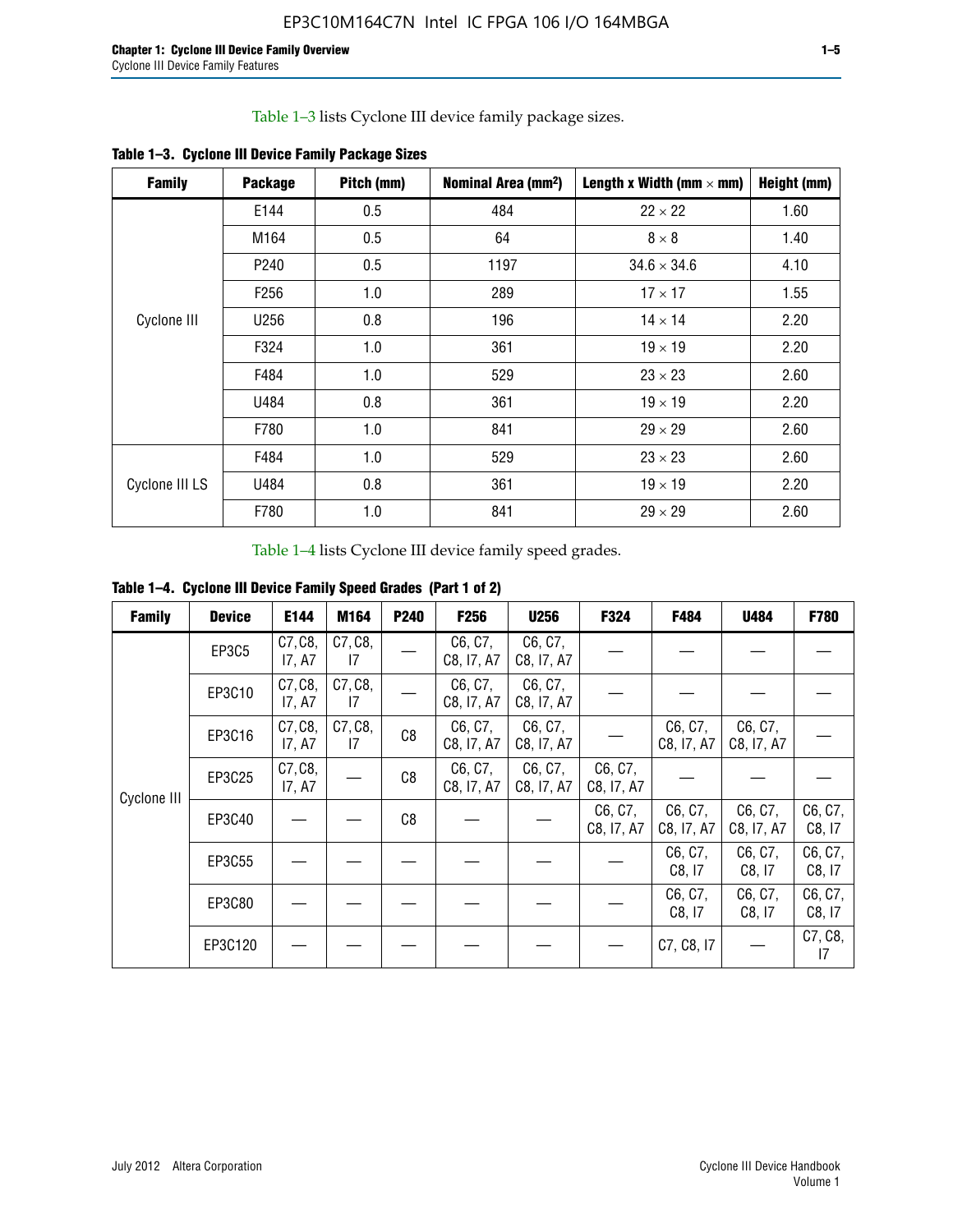| $1$ and $1 - 4$ . Cyclone in Device Falliny speed diages (Fail Z of Z) |               |      |      |                  |             |             |             |  |
|------------------------------------------------------------------------|---------------|------|------|------------------|-------------|-------------|-------------|--|
| Family                                                                 | <b>Device</b> | E144 | M164 | P <sub>240</sub> | <b>F256</b> | <b>U256</b> | <b>F324</b> |  |
|                                                                        |               |      |      |                  |             |             |             |  |

**Table 1–4. Cyclone III Device Family Speed Grades (Part 2 of 2)**

| <b>Family</b> | <b>Device</b> | E144 | M164 | P240 | <b>F256</b> | <b>U256</b> | F324 | F484       | U484       | F780    |
|---------------|---------------|------|------|------|-------------|-------------|------|------------|------------|---------|
|               | EP3CLS70      |      |      |      |             |             |      | C7, C8, I7 | C7, C8, I7 | C7, C8, |
| Cyclone III   | EP3CLS100     |      |      |      |             |             |      | C7, C8, I7 | C7, C8, I7 | C7, C8, |
| LS            | EP3CLS150     |      |      |      |             |             |      | C7, C8, I7 |            | C7, C8, |
|               | EP3CLS200     |      |      |      |             |             |      | C7, C8, I7 |            | C7, C8, |

Table 1–5 lists Cyclone III device family configuration schemes.

| TABLE 1-9. CYCLUIC III DEVICE FAILIIIY CUILILUM ALIUII SCIIEIIIES |                    |                       |  |  |  |  |
|-------------------------------------------------------------------|--------------------|-----------------------|--|--|--|--|
| <b>Configuration Scheme</b>                                       | <b>Cyclone III</b> | <b>Cyclone III LS</b> |  |  |  |  |
| Active serial (AS)                                                |                    |                       |  |  |  |  |
| Active parallel (AP)                                              |                    |                       |  |  |  |  |
| Passive serial (PS)                                               |                    |                       |  |  |  |  |
| Fast passive parallel (FPP)                                       |                    |                       |  |  |  |  |
| Joint Test Action Group (JTAG)                                    |                    |                       |  |  |  |  |

**Table 1–5. Cyclone III Device Family Configuration Schemes**

## **Cyclone III Device Family Architecture**

Cyclone III device family includes a customer-defined feature set that is optimized for portable applications and offers a wide range of density, memory, embedded multiplier, and I/O options. Cyclone III device family supports numerous external memory interfaces and I/O protocols that are common in high-volume applications. The Quartus II software features and parameterizable IP cores make it easier for you to use the Cyclone III device family interfaces and protocols.

The following sections provide an overview of the Cyclone III device family features.

## **Logic Elements and Logic Array Blocks**

The logic array block (LAB) consists of 16 logic elements and a LAB-wide control block. An LE is the smallest unit of logic in the Cyclone III device family architecture. Each LE has four inputs, a four-input look-up table (LUT), a register, and output logic. The four-input LUT is a function generator that can implement any function with four variables.

f For more information about LEs and LABs, refer to the *[Logic Elements and Logic Array](http://www.altera.com/literature/hb/cyc3/cyc3_ciii51002.pdf)  [Blocks in the Cyclone III Device Family](http://www.altera.com/literature/hb/cyc3/cyc3_ciii51002.pdf)* chapter.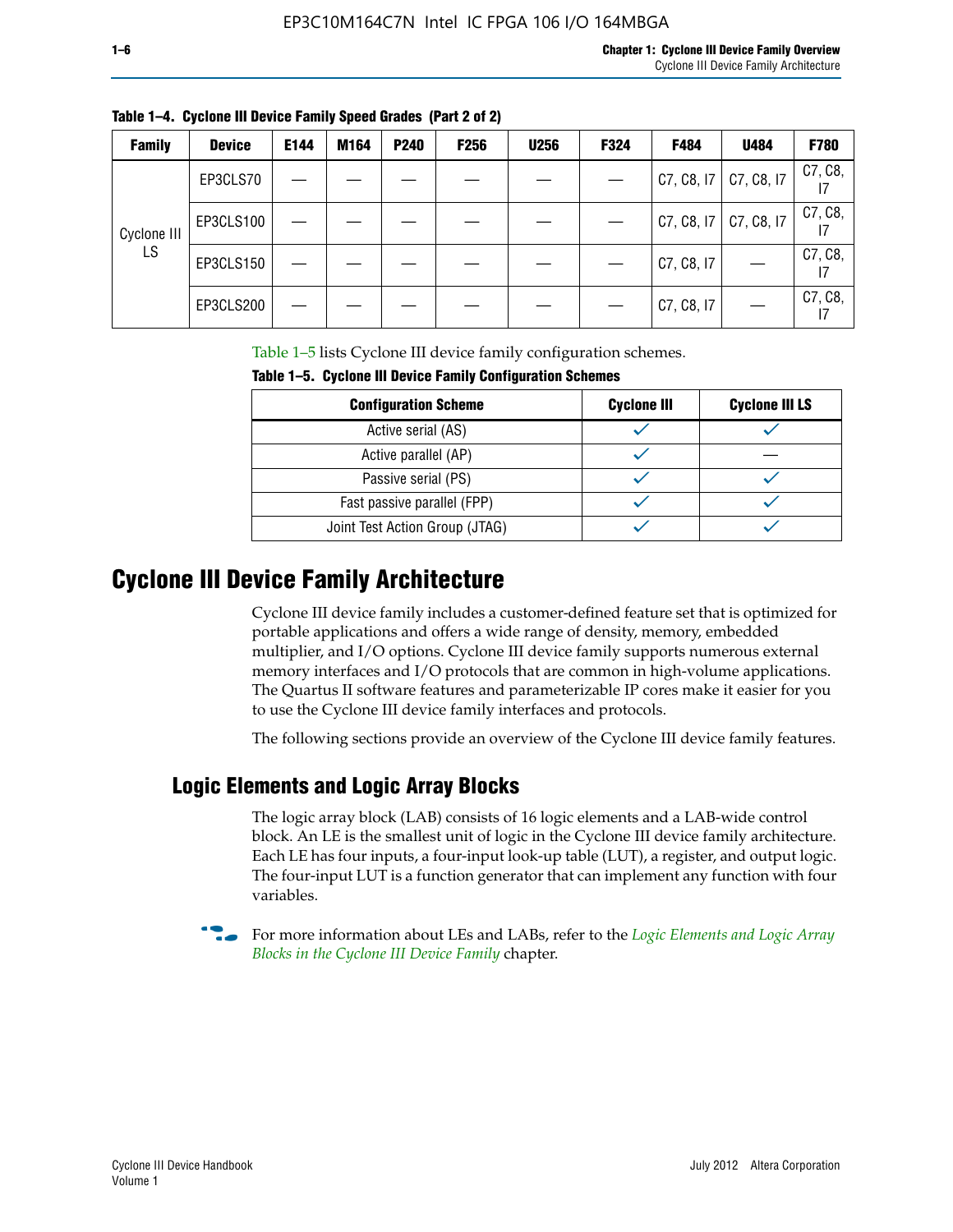#### **Memory Blocks**

Each M9K memory block of the Cyclone III device family provides nine Kbits of on-chip memory capable of operating at up to 315 MHz for Cyclone III devices and up to 274 MHz for Cyclone III LS devices. The embedded memory structure consists of M9K memory blocks columns that you can configure as RAM, first-in first-out (FIFO) buffers, or ROM. The Cyclone III device family memory blocks are optimized for applications such as high throughout packet processing, embedded processor program, and embedded data storage.

The Quartus II software allows you to take advantage of the M9K memory blocks by instantiating memory using a dedicated megafunction wizard or by inferring memory directly from the VHDL or Verilog source code.

M9K memory blocks support single-port, simple dual-port, and true dual-port operation modes. Single-port mode and simple dual-port mode are supported for all port widths with a configuration of  $\times1$ ,  $\times2$ ,  $\times4$ ,  $\times8$ ,  $\times9$ ,  $\times16$ ,  $\times18$ ,  $\times32$ , and  $\times36$ . True dual-port is supported in port widths with a configuration of  $\times$ 1,  $\times$ 2,  $\times$ 4,  $\times$ 8,  $\times$ 9,  $\times$ 16, and ×18.



**For more information about memory blocks, refer to the** *Memory Blocks in the Cyclone [III Device Family](http://www.altera.com/literature/hb/cyc3/cyc3_ciii51004.pdf)* chapter.

#### **Embedded Multipliers and Digital Signal Processing Support**

Cyclone III devices support up to 288 embedded multiplier blocks and Cyclone III LS devices support up to 396 embedded multiplier blocks. Each block supports one individual  $18 \times 18$ -bit multiplier or two individual  $9 \times 9$ -bit multipliers.

The Quartus II software includes megafunctions that are used to control the operation mode of the embedded multiplier blocks based on user parameter settings. Multipliers can also be inferred directly from the VHDL or Verilog source code. In addition to embedded multipliers, Cyclone III device family includes a combination of on-chip resources and external interfaces, making them ideal for increasing performance, reducing system cost, and lowering the power consumption of digital signal processing (DSP) systems. You can use Cyclone III device family alone or as DSP device co-processors to improve price-to-performance ratios of DSP systems.

The Cyclone III device family DSP system design support includes the following features:

- DSP IP cores:
	- Common DSP processing functions such as finite impulse response (FIR), fast Fourier transform (FFT), and numerically controlled oscillator (NCO) functions
	- Suites of common video and image processing functions
- Complete reference designs for end-market applications
- DSP Builder interface tool between the Quartus II software and the MathWorks Simulink and MATLAB design environments
- DSP development kits
- For more information about embedded multipliers and digital signal processing support, refer to the *[Embedded Multipliers in Cyclone III Devices](http://www.altera.com/literature/hb/cyc3/cyc3_ciii51005.pdf)* chapter.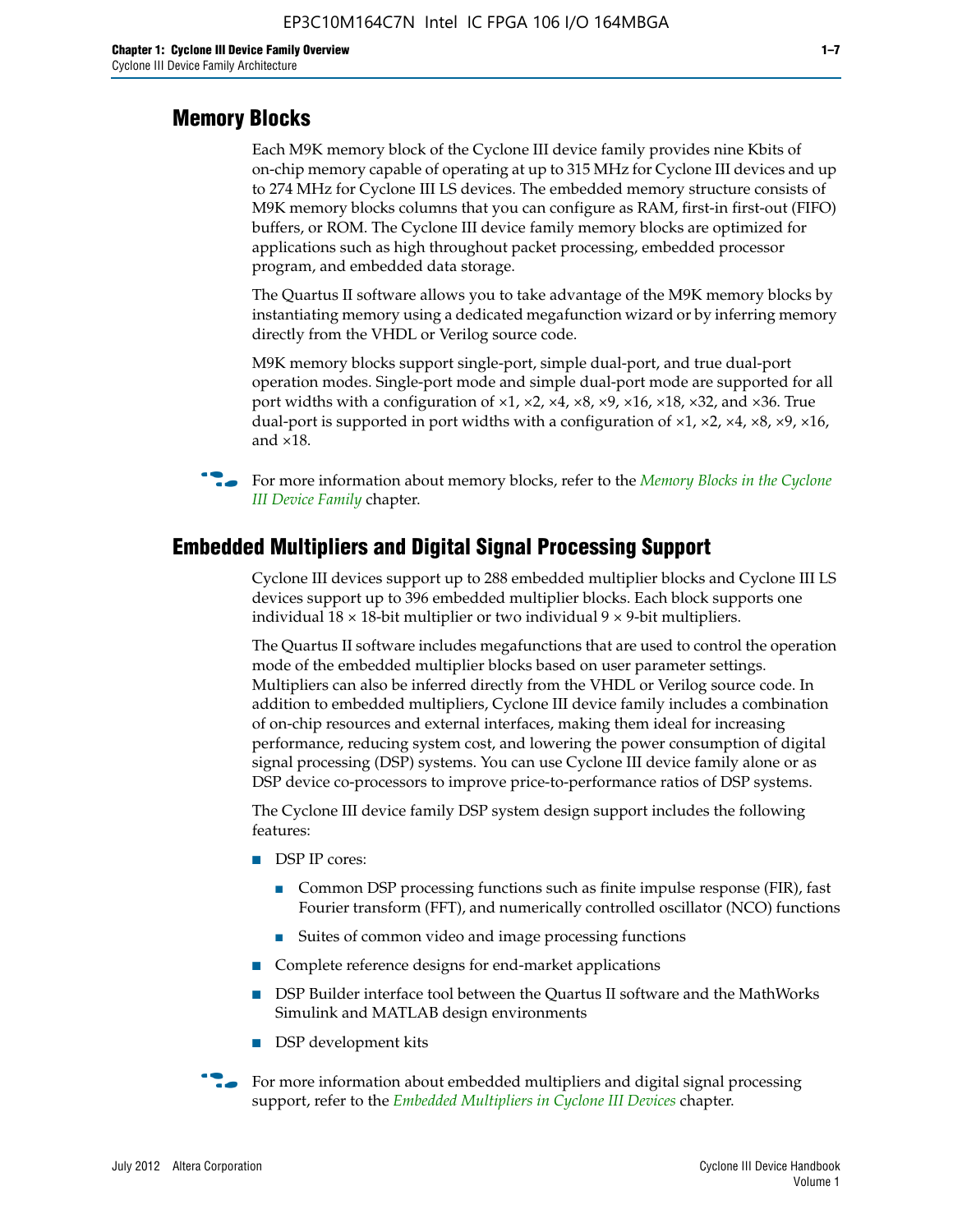#### **Clock Networks and PLLs**

Cyclone III device family includes 20 global clock networks. You can drive global clock signals from dedicated clock pins, dual-purpose clock pins, user logic, and PLLs. Cyclone III device family includes up to four PLLs with five outputs per PLL to provide robust clock management and synthesis. You can use PLLs for device clock management, external system clock management, and I/O interfaces.

You can dynamically reconfigure the Cyclone III device family PLLs to enable auto-calibration of external memory interfaces while the device is in operation. This feature enables the support of multiple input source frequencies and corresponding multiplication, division, and phase shift requirements. PLLs in Cyclone III device family may be cascaded to generate up to ten internal clocks and two external clocks on output pins from a single external clock source.

**For more PLL specifications and information, refer to the** *[Cyclone III Device Data Sheet](http://www.altera.com/literature/hb/cyc3/cyc3_ciii52001.pdf)***,** *[Cyclone III LS Device Data Sheet](http://www.altera.com/literature/hb/cyc3/cyc3_ciii52002.pdf)*, and *[Clock Networks and PLLs in the Cyclone III Device](http://www.altera.com/literature/hb/cyc3/cyc3_ciii51006.pdf)  [Family](http://www.altera.com/literature/hb/cyc3/cyc3_ciii51006.pdf)* chapters.

#### **I/O Features**

Cyclone III device family has eight I/O banks. All I/O banks support single-ended and differential I/O standards listed in Table 1–6.

| Type             | <b>I/O Standard</b>                                        |
|------------------|------------------------------------------------------------|
| Single-Ended I/O | LVTTL, LVCMOS, SSTL, HSTL, PCI, and PCI-X                  |
| Differential I/O | SSTL, HSTL, LVPECL, BLVDS, LVDS, mini-LVDS, RSDS, and PPDS |

**Table 1–6. Cyclone III Device Family I/O Standards Support** 

The Cyclone III device family I/O also supports programmable bus hold, programmable pull-up resistors, programmable delay, programmable drive strength, programmable slew-rate control to optimize signal integrity, and hot socketing. Cyclone III device family supports calibrated on-chip series termination ( $R_S$  OCT) or driver impedance matching (Rs) for single-ended I/O standards, with one OCT calibration block per side.

For more information, refer to the *[I/O Features in the Cyclone III Device Family](http://www.altera.com/literature/hb/cyc3/cyc3_ciii51007.pdf)* chapter.

#### **High-Speed Differential Interfaces**

Cyclone III device family supports high-speed differential interfaces such as BLVDS, LVDS, mini-LVDS, RSDS, and PPDS. These high-speed I/O standards in Cyclone III device family provide high data throughput using a relatively small number of I/O pins and are ideal for low-cost applications. Dedicated differential output drivers on the left and right I/O banks can send data rates at up to 875 Mbps for Cyclone III devices and up to 740 Mbps for Cyclone III LS devices, without the need for external resistors. This saves board space or simplifies PCB routing. Top and bottom I/O banks support differential transmission (with the addition of an external resistor network) data rates at up to 640 Mbps for both Cyclone III and Cyclone III LS devices.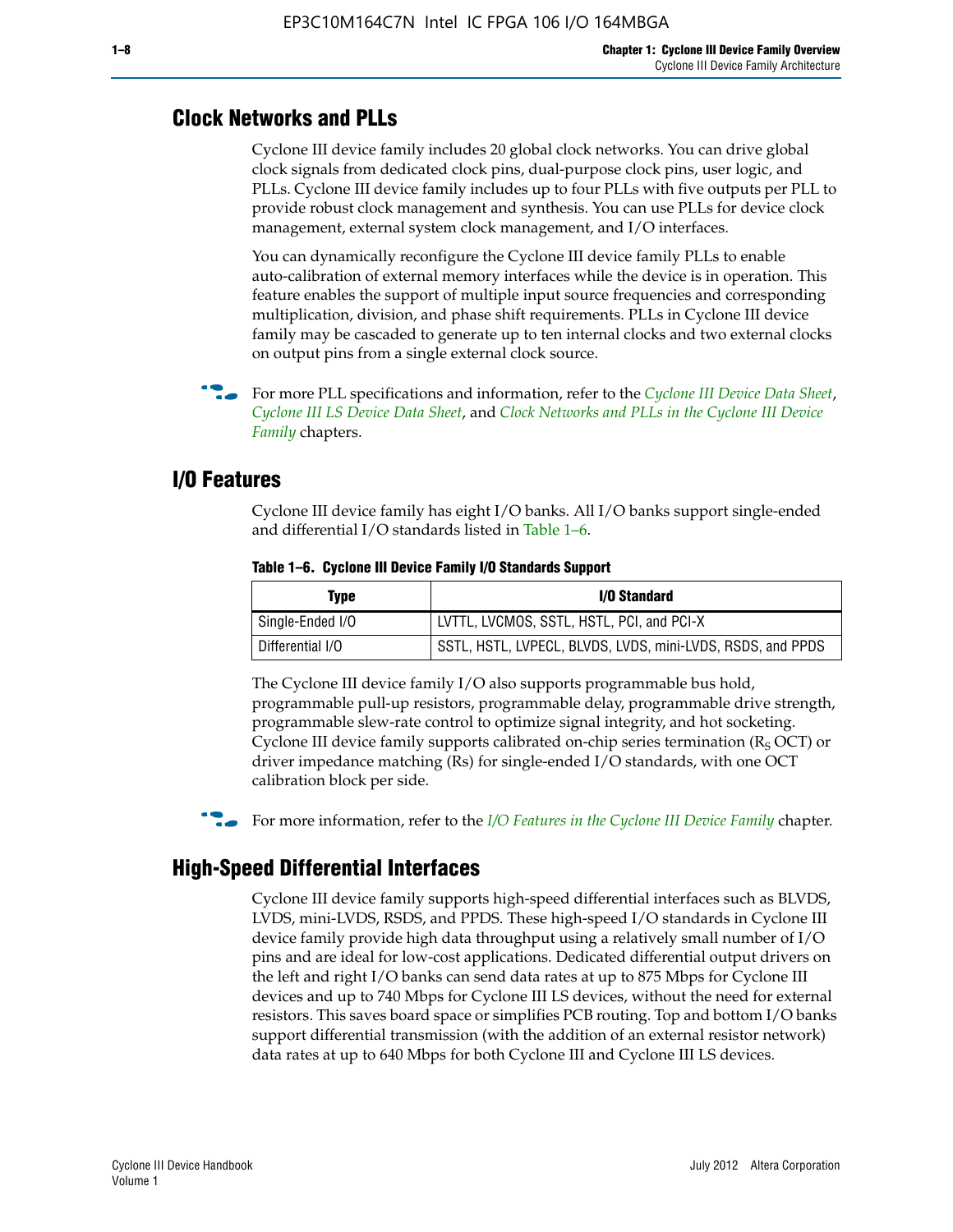**For more information, refer to the** *High-Speed Differential Interfaces in the Cyclone III* $\overline{a}$ *[Device Family](http://www.altera.com/literature/hb/cyc3/cyc3_ciii51008.pdf)* chapter.

#### **Auto-Calibrating External Memory Interfaces**

Cyclone III device family supports common memory types such as DDR, DDR2, SDR SDRAM, and QDRII SRAM. DDR2 SDRAM memory interfaces support data rates up to 400 Mbps for Cyclone III devices and 333 Mbps for Cyclone III LS devices. Memory interfaces are supported on all sides of Cyclone III device family. Cyclone III device family has the OCT, DDR output registers, and 8-to-36-bit programmable DQ group widths features to enable rapid and robust implementation of different memory standards.

An auto-calibrating megafunction is available in the Quartus II software for DDR and QDR memory interface PHYs. This megafunction is optimized to take advantage of the Cyclone III device family I/O structure, simplify timing closure requirements, and take advantage of the Cyclone III device family PLL dynamic reconfiguration feature to calibrate PVT changes.

**For more information, refer to the** *External Memory Interfaces in the Cyclone III Device* $\overline{\phantom{a}}$ *[Family](http://www.altera.com/literature/hb/cyc3/cyc3_ciii51009.pdf)* chapter.

#### **Support for Industry-Standard Embedded Processors**

To quickly and easily create system-level designs using Cyclone III device family, you can select among the ×32-bit soft processor cores: Freescale®V1 Coldfire, ARM® Cortex M1, or Altera Nios® II, along with a library of 50 other IP blocks when using the system-on-a-programmable-chip (SOPC) Builder tool. SOPC Builder is an Altera Quartus II design tool that facilitates system-integration of IP blocks in an FPGA design. The SOPC Builder automatically generates interconnect logic and creates a testbench to verify functionality, saving valuable design time.

Cyclone III device family expands the peripheral set, memory, I/O, or performance of legacy embedded processors. Single or multiple Nios II embedded processors are designed into Cyclone III device family to provide additional co-processing power, or even replace legacy embedded processors in your system. Using the Cyclone III device family and Nios II together provide low-cost, high-performance embedded processing solutions, which in turn allow you to extend the life cycle of your product and improve time-to-market over standard product solutions.

 $\mathbb{I}$  Separate licensing of the Freescale and ARM embedded processors are required.

#### **Hot Socketing and Power-On-Reset**

Cyclone III device family features hot socketing (also known as hot plug-in or hot swap) and power sequencing support without the use of external devices. You can insert or remove a board populated with one or more Cyclone III device family during a system operation without causing undesirable effects to the running system bus or the board that was inserted into the system.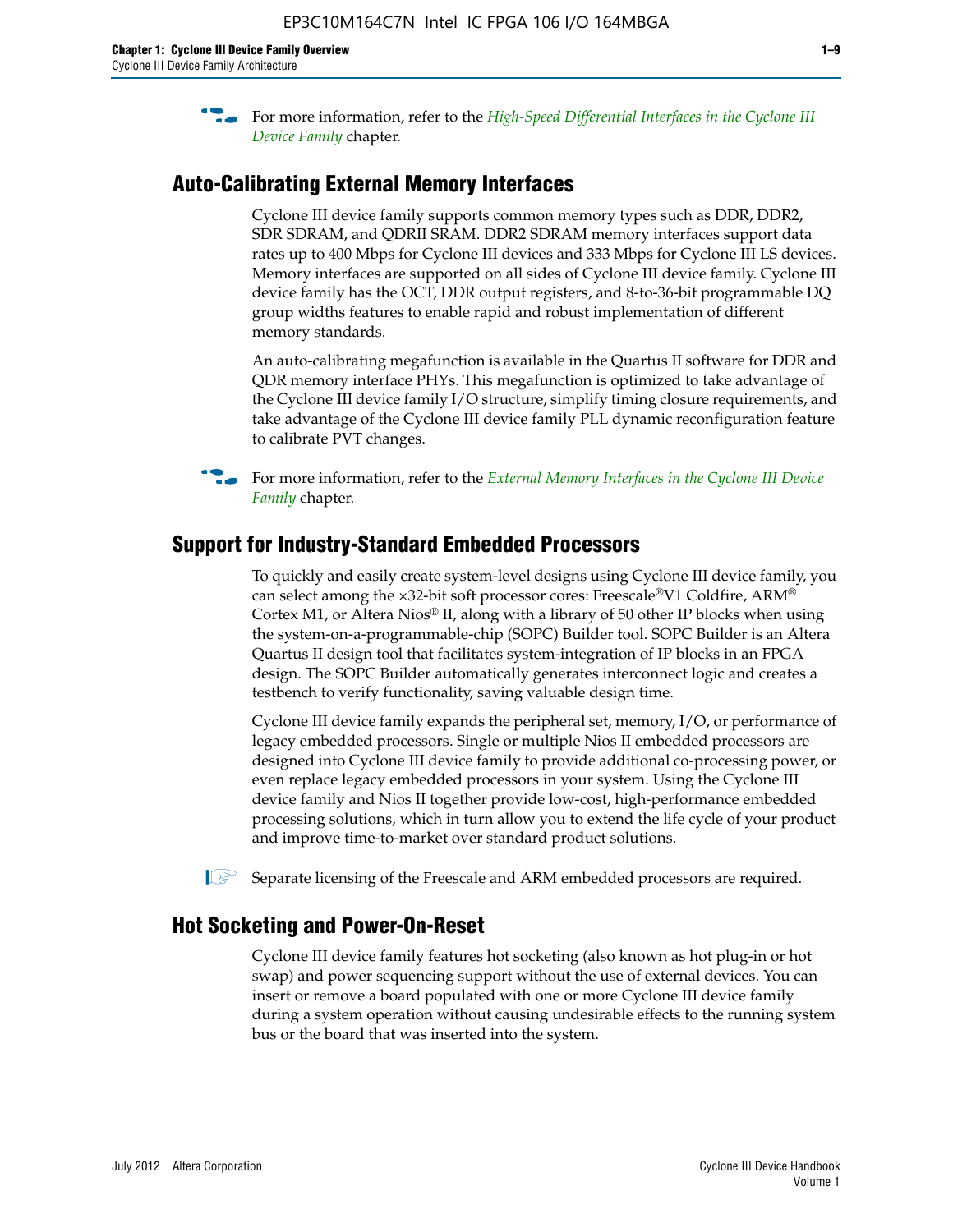The hot socketing feature allows you to use FPGAs on PCBs that also contain a mixture of 3.3-V, 2.5-V, 1.8-V, 1.5-V, and 1.2-V devices. The Cyclone III device family hot socketing feature eliminates power-up sequence requirements for other devices on the board for proper FPGA operation.

For more information about hot socketing and power-on-reset, refer to the *[Hot-Socketing and Power-on Reset in the Cyclone III Device Family](http://www.altera.com/literature/hb/cyc3/cyc3_ciii51011.pdf)* chapter.

#### **SEU Mitigation**

Cyclone III LS devices offer built-in error detection circuitry to detect data corruption due to soft errors in the CRAM cells. This feature allows CRAM contents to be read and verified to match a configuration-computed CRC value. The Quartus II software activates the built-in 32-bit CRC checker, which is part of the Cyclone III LS device.

**For more information about SEU mitigation, refer to the** *SEU Mitigation in the [Cyclone III Device Family](http://www.altera.com/literature/hb/cyc3/cyc3_ciii51013.pdf)* chapter.

#### **JTAG Boundary Scan Testing**

Cyclone III device family supports the JTAG IEEE Std. 1149.1 specification. The boundary-scan test (BST) architecture offers the capability to test pin connections without using physical test probes and captures functional data while a device is operating normally. Boundary-scan cells in the Cyclone III device family can force signals onto pins or capture data from pins or from logic array signals. Forced test data is serially shifted into the boundary-scan cells. Captured data is serially shifted out and externally compared to expected results. In addition to BST, you can use the IEEE Std. 1149.1 controller for the Cyclone III LS device in-circuit reconfiguration (ICR).

**f f**or more information about JTAG boundary scan testing, refer to the *IEEE* 1149.1 *[\(JTAG\) Boundary-Scan Testing for the Cyclone III Device Family](http://www.altera.com/literature/hb/cyc3/cyc3_ciii51014.pdf)* chapter.

#### **Quartus II Software Support**

The Quartus II software is the leading design software for performance and productivity. It is the only complete design solution for CPLDs, FPGAs, and ASICs in the industry. The Quartus II software includes an integrated development environment to accelerate system-level design and seamless integration with leading third-party software tools and flows.

The Cyclone III LS devices provide both physical and functional separation between security critical design partitions. Cyclone III LS devices offer isolation between design partitions. This ensures that device errors do not propagate from one partition to another, whether unintentional or intentional. The Quartus II software design separation flow facilitates the creation of separation regions in Cyclone III LS devices by tightly controlling the routing in and between the LogicLock regions. For ease of use, the separation flow integrates in the existing incremental compilation flow.

f For more information about the Quartus II software features, refer to the *[Quartus II](http://www.altera.com/literature/hb/qts/quartusii_handbook.pdf)  [Handbook](http://www.altera.com/literature/hb/qts/quartusii_handbook.pdf)*.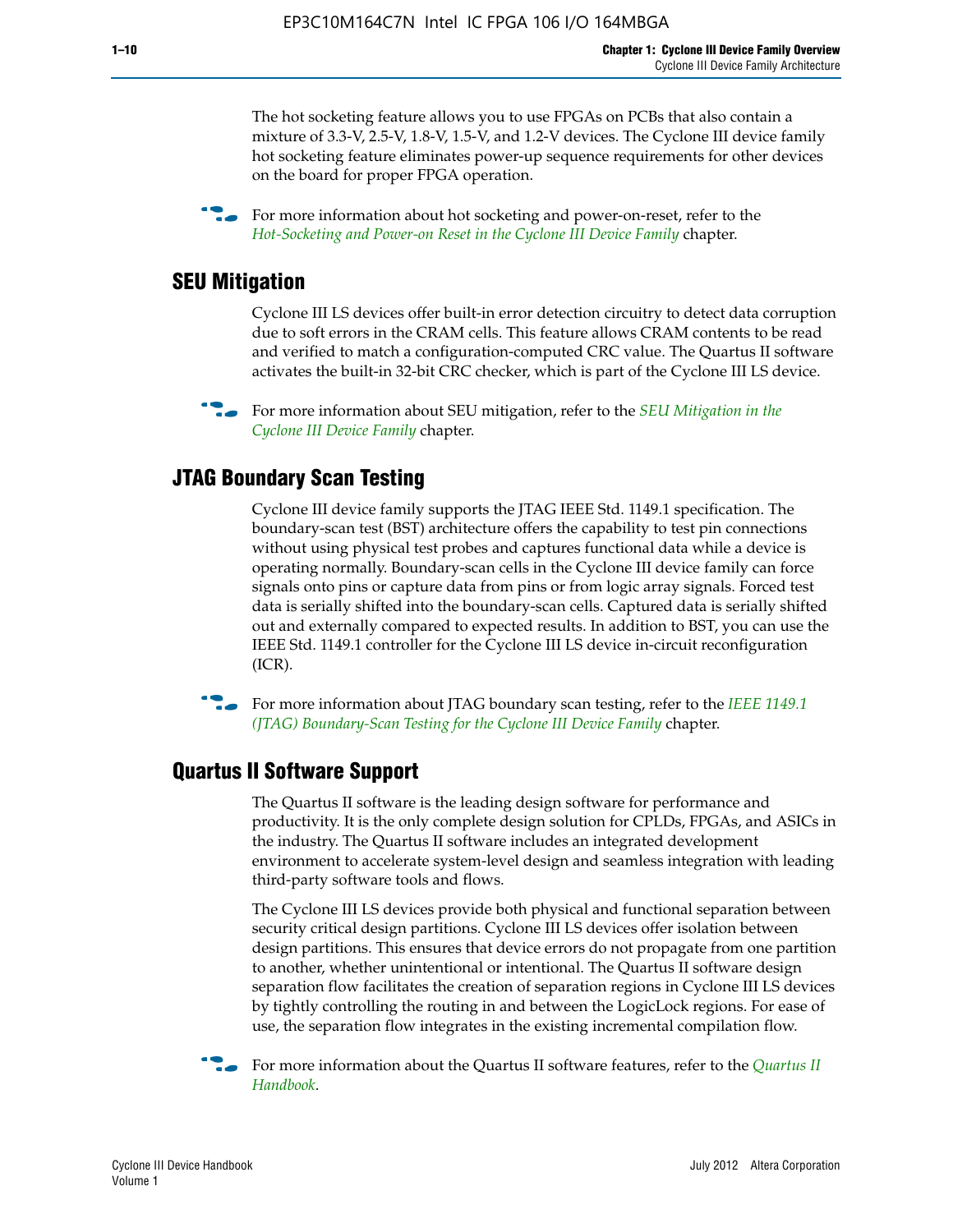#### **Configuration**

Cyclone III device family uses SRAM cells to store configuration data. Configuration data is downloaded to Cyclone III device family each time the device powers up. Low-cost configuration options include the Altera EPCS family serial flash devices as well as commodity parallel flash configuration options. These options provide the flexibility for general-purpose applications and the ability to meet specific configuration and wake-up time requirements of the applications. Cyclone III device family supports the AS, PS, FPP, and JTAG configuration schemes. The AP configuration scheme is only supported in Cyclone III devices.



f For more information about configuration, refer to the *[Configuration, Design Security,](http://www.altera.com/literature/hb/cyc3/cyc3_ciii51016.pdf)  [and Remote System Upgrades in the Cyclone III Device Family](http://www.altera.com/literature/hb/cyc3/cyc3_ciii51016.pdf)* chapter.

#### **Remote System Upgrades**

Cyclone III device family offers remote system upgrade without an external controller. The remote system upgrade capability in Cyclone III device family allows system upgrades from a remote location. Soft logic (either the Nios II embedded processor or user logic) implemented in Cyclone III device family can download a new configuration image from a remote location, store it in configuration memory, and direct the dedicated remote system upgrade circuitry to start a reconfiguration cycle. The dedicated circuitry performs error detection during and after the configuration process, and can recover from an error condition by reverting to a safe configuration image. The dedicated circuitry also provides error status information. Cyclone III devices support remote system upgrade in the AS and AP configuration scheme. Cyclone III LS devices support remote system upgrade in the AS configuration scheme only.

**For more information, refer to the** *Configuration*, Design Security, and Remote System *[Upgrades in the Cyclone III Device Family](http://www.altera.com/literature/hb/cyc3/cyc3_ciii51016.pdf)* chapter.

#### **Design Security (Cyclone III LS Devices Only)**

Cyclone III LS devices offer design security features which play a vital role in the large and critical designs in the competitive military and commercial environments. Equipped with the configuration bit stream encryption and anti-tamper features, Cyclone III LS devices protect your designs from copying, reverse engineering and tampering. The configuration security of Cyclone III LS devices uses AES with 256-bit security key.

f For more information, refer to the *[Configuration, Design Security, and Remote System](http://www.altera.com/literature/hb/cyc3/cyc3_ciii51016.pdf)  [Upgrades in Cyclone III Device Family](http://www.altera.com/literature/hb/cyc3/cyc3_ciii51016.pdf)* chapter.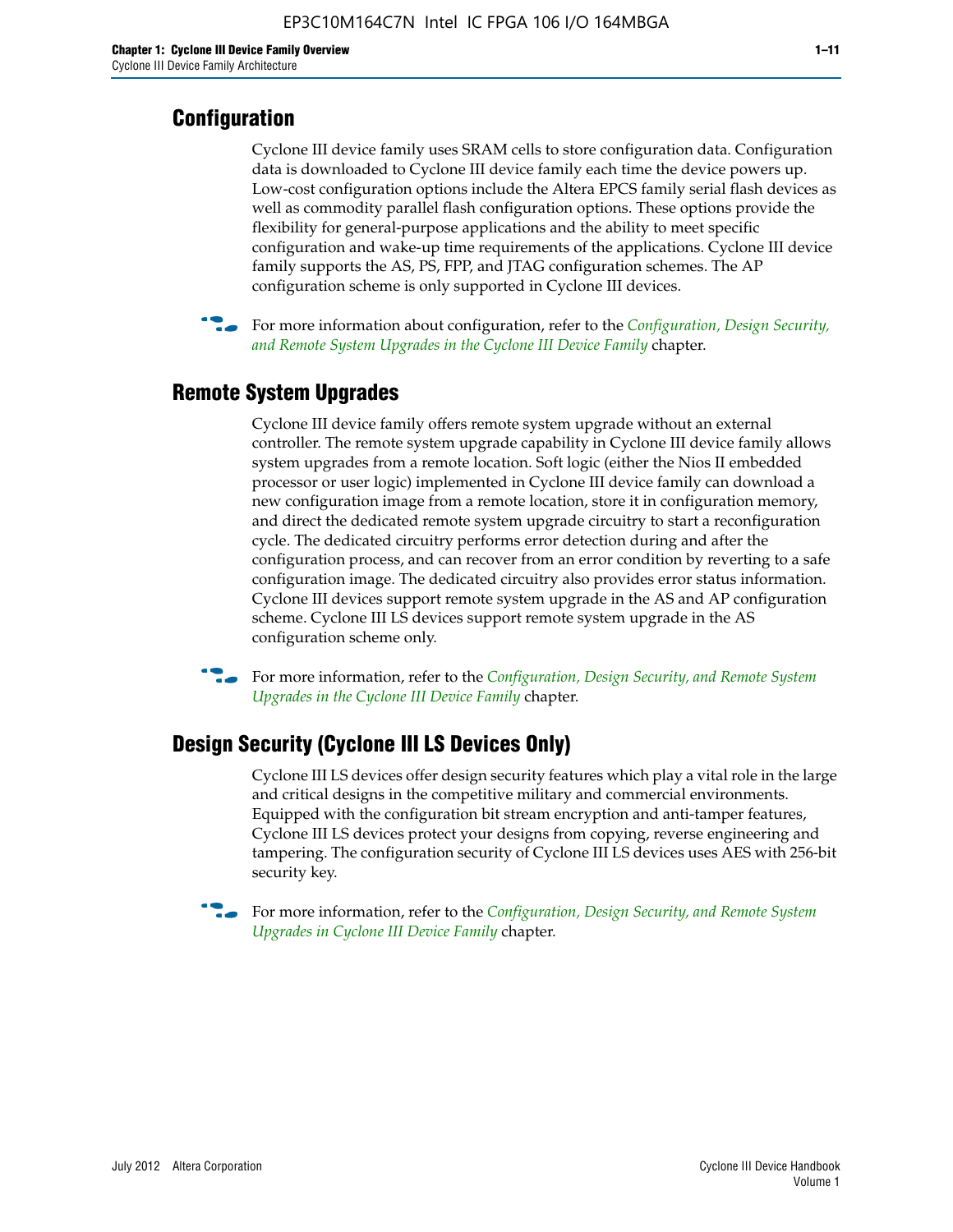## **Reference and Ordering Information**

Figure 1–1 and Figure 1–2 show the ordering codes for Cyclone III and Cyclone III LS devices.







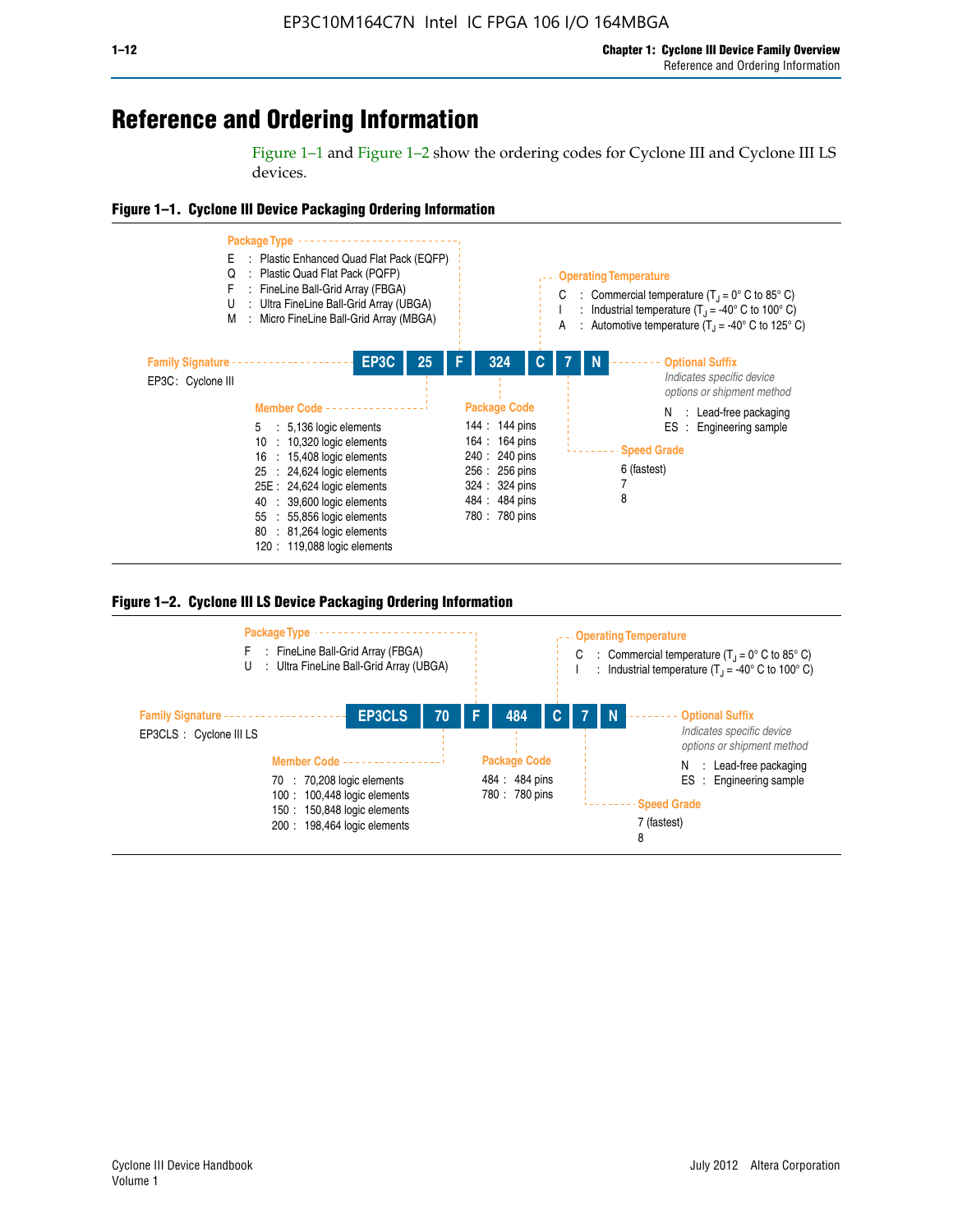## **Document Revision History**

Table 1–7 lists the revision history for this document.

| Table 1-7. Document Revision History |
|--------------------------------------|
|--------------------------------------|

| <b>Date</b>      | <b>Version</b> | <b>Changes</b>                                                                                                                                                                                                                                                                                                                                                                          |
|------------------|----------------|-----------------------------------------------------------------------------------------------------------------------------------------------------------------------------------------------------------------------------------------------------------------------------------------------------------------------------------------------------------------------------------------|
| <b>July 2012</b> | 2.4            | Updated 484 pin package code in Figure 1-1.                                                                                                                                                                                                                                                                                                                                             |
|                  |                | ■ Updated Table $1-1$ and Table $1-2$ .                                                                                                                                                                                                                                                                                                                                                 |
| December 2011    | 2.3            | ■ Updated Figure $1-1$ and Figure $1-2$ .                                                                                                                                                                                                                                                                                                                                               |
|                  |                | Updated hyperlinks.                                                                                                                                                                                                                                                                                                                                                                     |
|                  |                | Minor text edits.                                                                                                                                                                                                                                                                                                                                                                       |
| December 2009    | 2.2            | Minor text edits.                                                                                                                                                                                                                                                                                                                                                                       |
| <b>July 2009</b> | 2.1            | Minor edit to the hyperlinks.                                                                                                                                                                                                                                                                                                                                                           |
|                  |                | $\blacksquare$ Added Table 1-5.                                                                                                                                                                                                                                                                                                                                                         |
|                  |                | ■ Updated Table 1–1, Table 1–2, Table 1–3, and Table 1–4.                                                                                                                                                                                                                                                                                                                               |
| <b>June 2009</b> | 2.0            | • Updated "Introduction", "Cyclone III Device Family Architecture", "Embedded Multipliers<br>and Digital Signal Processing Support ", "Clock Networks and PLLs ", "I/O Features ",<br>"High-Speed Differential Interfaces ", "Auto-Calibrating External Memory Interfaces",<br>"Quartus II Software Support", "Configuration ", and "Design Security (Cyclone III LS<br>Devices Only)". |
|                  |                | Removed "Referenced Document" section.                                                                                                                                                                                                                                                                                                                                                  |
|                  |                | • Updated "Increased System Integration" section.                                                                                                                                                                                                                                                                                                                                       |
| October 2008     | 1.3            | Updated "Memory Blocks" section.                                                                                                                                                                                                                                                                                                                                                        |
|                  |                | • Updated chapter to new template.                                                                                                                                                                                                                                                                                                                                                      |
|                  |                | Added 164-pin Micro FineLine Ball-Grid Array (MBGA) details to Table 1-2, Table 1-3 and<br>Table $1-4$ .                                                                                                                                                                                                                                                                                |
| May 2008         | 1.2            | $\blacksquare$ Updated Figure 1-2 with automotive temperature information.                                                                                                                                                                                                                                                                                                              |
|                  |                | • Updated "Increased System Integration" section, Table 1-6, and "High-Speed Differential<br>Interfaces" section with BLVDS information.                                                                                                                                                                                                                                                |
|                  |                | Removed the text "Spansion" in "Increased System.                                                                                                                                                                                                                                                                                                                                       |
|                  |                | Integration" and "Configuration" sections.                                                                                                                                                                                                                                                                                                                                              |
|                  |                | Removed trademark symbol from "MultiTrack" in "MultiTrack Interconnect".                                                                                                                                                                                                                                                                                                                |
| <b>July 2007</b> | 1.1            | Removed registered trademark symbol from "Simulink" and "MATLAB" from "Embedded<br>Multipliers and Digital.                                                                                                                                                                                                                                                                             |
|                  |                | Signal Processing Support" section.                                                                                                                                                                                                                                                                                                                                                     |
|                  |                | Added chapter TOC and "Referenced Documents" section.                                                                                                                                                                                                                                                                                                                                   |
| March 2007       | 1.0            | Initial release.                                                                                                                                                                                                                                                                                                                                                                        |